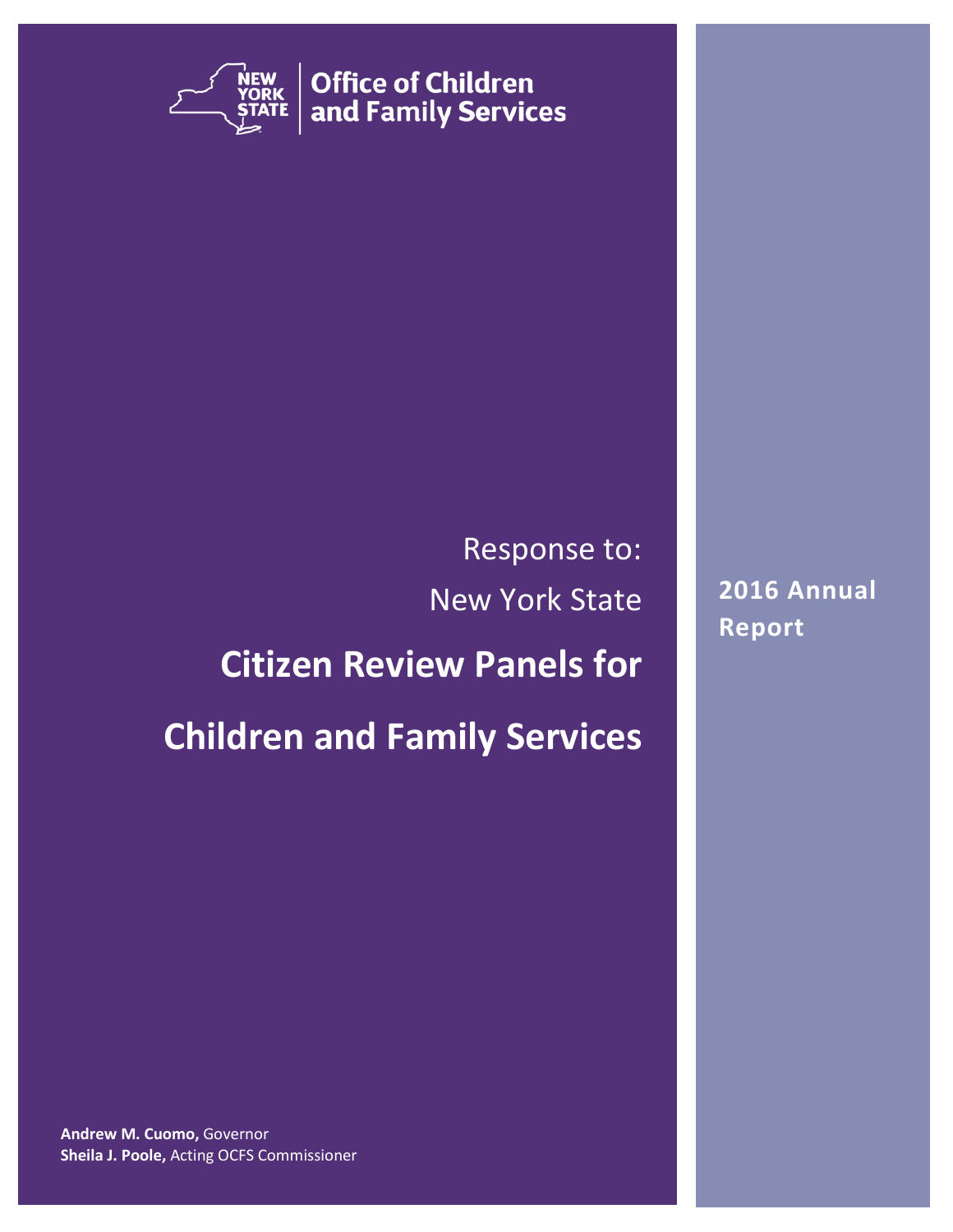The New York State Office of Children and Family Services (OCFS) appreciates the Panel's assessment of the state's child welfare system and its efforts to promote improvements for children and families. OCFS has made significant progress in addressing safety, permanency, well-being and prevention outcomes. With a sense of urgency and importance, OCFS has actively partnered with local departments social services (LDSSs), voluntary authorized agencies, state agencies and community-based providers; to expand and improve options for our target populations.

We appreciate this opportunity to share achievements in response to the Panel's 2016 recommendations. Please note that this report includes responses to those recommendations directed at OCFS only.

### **Panel Recommendations and OCFS Responses**

#### **Develop a 5-year strategic plan with achievable goals and measurable outcomes that are posted on the agency website, including (those listed below)**:

OCFS is required to submit a five-year Child and Family Services Plan (CFSP) to the federal Department of Health and Human Services along with Annual Progress and Services Reports (APSR). The last five-year plan was submitted in June, 2014 for federal fiscal years 2015 through 2019. The CFSP and APSRs are posted on the OCFS website. To obtain the goals outlined in the plan, OCFS is focusing on implementation of the New York State Child Welfare Practice Model. The implementation of the Practice Model will improve outcomes for children and families by strengthening casework practice and bringing consistency to practices that enhance the safety, permanence and well-being of children.

In November 2015, OCFS received the federal Child and Family Services Data Profile detailing New York State's performance on the seven national standards. At that time, New York State was not meeting six of the seven national standards. In an effort to better understand the underlying conditions contributing to the state's performance, OCFS contracted with Public Catalyst (a national consulting firm) to conduct a root cause analysis. OCFS and many of the LDSSs have been working with Public Catalyst since then and have made significant strides in understanding the data and how it can inform strategies to improve outcomes.

The information from this process and the findings from the federal Child and Family Services Review (CFSR) that was conducted in June 2016, highlighted several opportunities for improvement. These are addressed in the state's CFSR Performance Improvement Plan (PIP). OCFS submitted the PIP on March 27, 2017 for approval to the federal Department of Health and Human Services. Once approved, the PIP will be posted on the OCFS website. Many of the recommendations from the panels are included in the PIP.

In addition to the OCFS PIP, each LDSS in the state is embarking upon an individual program improvement plan through their Child and Family Services Plan. In an effort to focus on data driven strategies which will contribute to statewide improvements, the Child and Family Services County Plan process has been significantly transformed. Throughout 2017, each LDSS planning team will systematically work through a process of diagnosing the LDSSs performance on key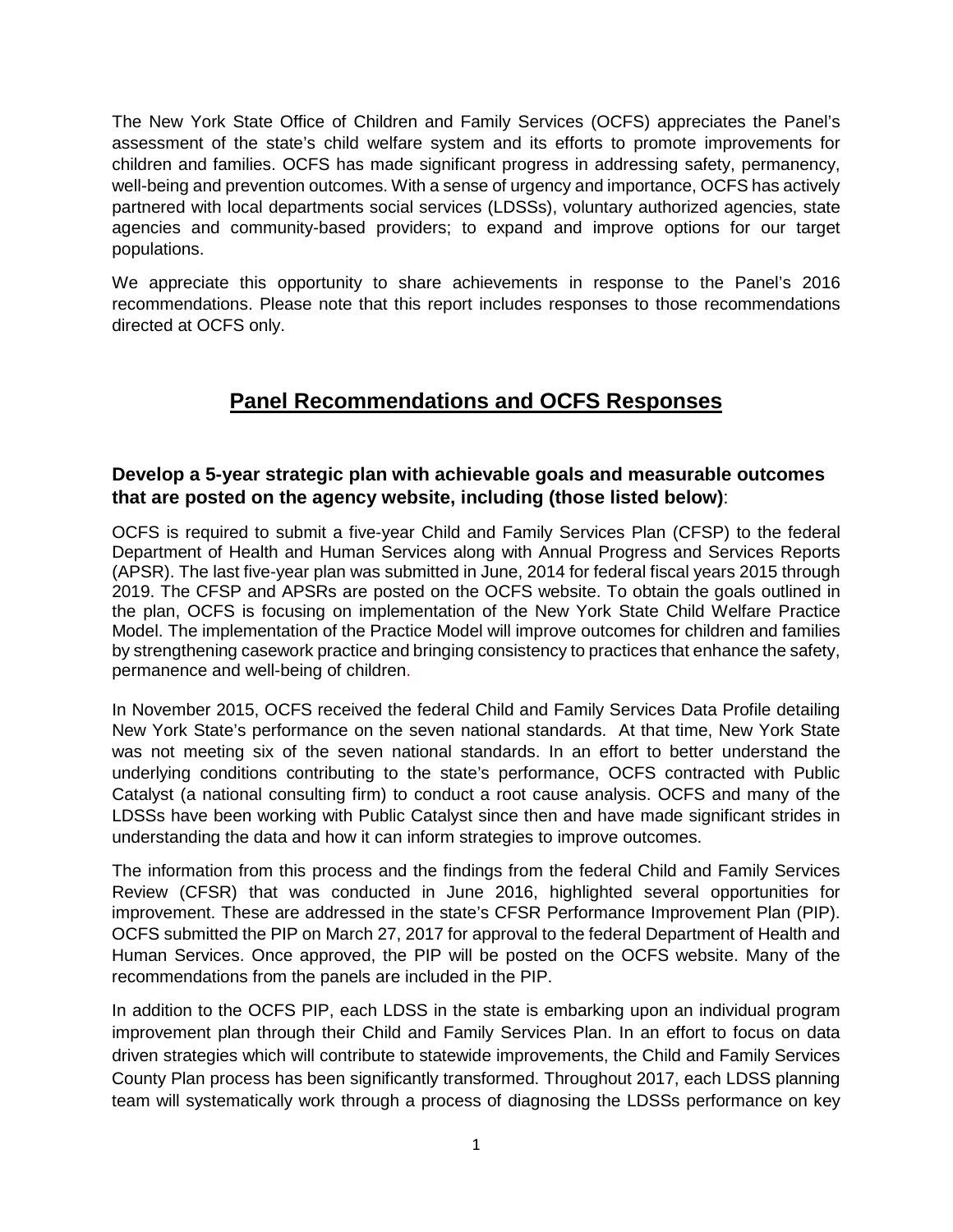child welfare indicators, analyzing root causes for certain performance metrics, recommending solutions to improve those outcomes, and developing methods to monitor the implementation and impacts of the recommended strategies. This work will be supported by OCFS "Data Leaders" who are specially trained to provide support to LDSSs to access and analyze child welfare data. Each LDSS will be measuring progress against this data with the goal of improvements in statewide performance.

#### Implement effective solutions to the dual crisis of staff turnover and high caseloads in the child welfare workforce

OCFS is committed to transforming the current child welfare training system to support the Practice Model and its core competencies. It is anticipated that this professional development opportunity will help improve staff retention. The new training model will allow for improved evaluation of caseworker/supervisor competence and will be easily understood by all LDSSs and agencies to guide staff development plans. This approach is designed to be more behavioralbased and better able to meet the growing number of staff in child welfare, while also responding to emerging needs.

The first level of training to be offered to all new workers is "Foundational Training" and has ten different courses (domains) offered through four different methods: computer-based training, classroom training, skills clinics and formalized on-the-job learning. This training is expected to be piloted in the second quarter of 2017, and be fully implemented in 2018. Following the training, there will be four separate, specialized tracks: prevention, foster care, adoption and young adults; as well as a supervisory overlay to the entire program. By focusing on supervisors, who tend to be the more stable part of the workforce, it is expected that caseworkers will be better supported in meeting their job responsibilities.

In 2017, OCFS will be exploring options for assessing existing caseloads and recommending standards. In the veto message to the CPS Case Load Bill (Senate Bill Number 2691), the governor directed OCFS to make recommendations for conducting a statewide study regarding workload standards. OCFS will be convening a group of stakeholders to assist in identifying contributing factors, outlining the related issues, collecting data and developing recommendations for the study.

#### Promotion of family engagement principles across all of child welfare work

There are currently 23 jurisdictions (including two boroughs in New York City) participating in Family Assessment Response (FAR), an alternative child protective response designed to achieve child safety through family engagement. Since its inception in 2008, more than 85,629 SCR reports have been handled through FAR. The majority of counties using FAR are concentrated in New York City and the Syracuse and Spring Valley regions.

Recognizing the benefits of a dual track system, OCFS has made concerted outreach efforts to share relevant CPS data with LDSSs districts demonstrating the number of families who would be eligible for FAR and the cost/benefits of implementation. For example:

 $\triangleright$  In both 2014 and 2015, 77 percent of CPS reports statewide were legislatively eligible for FAR, based on allegations and safety decisions. Only 23 percent required an investigation.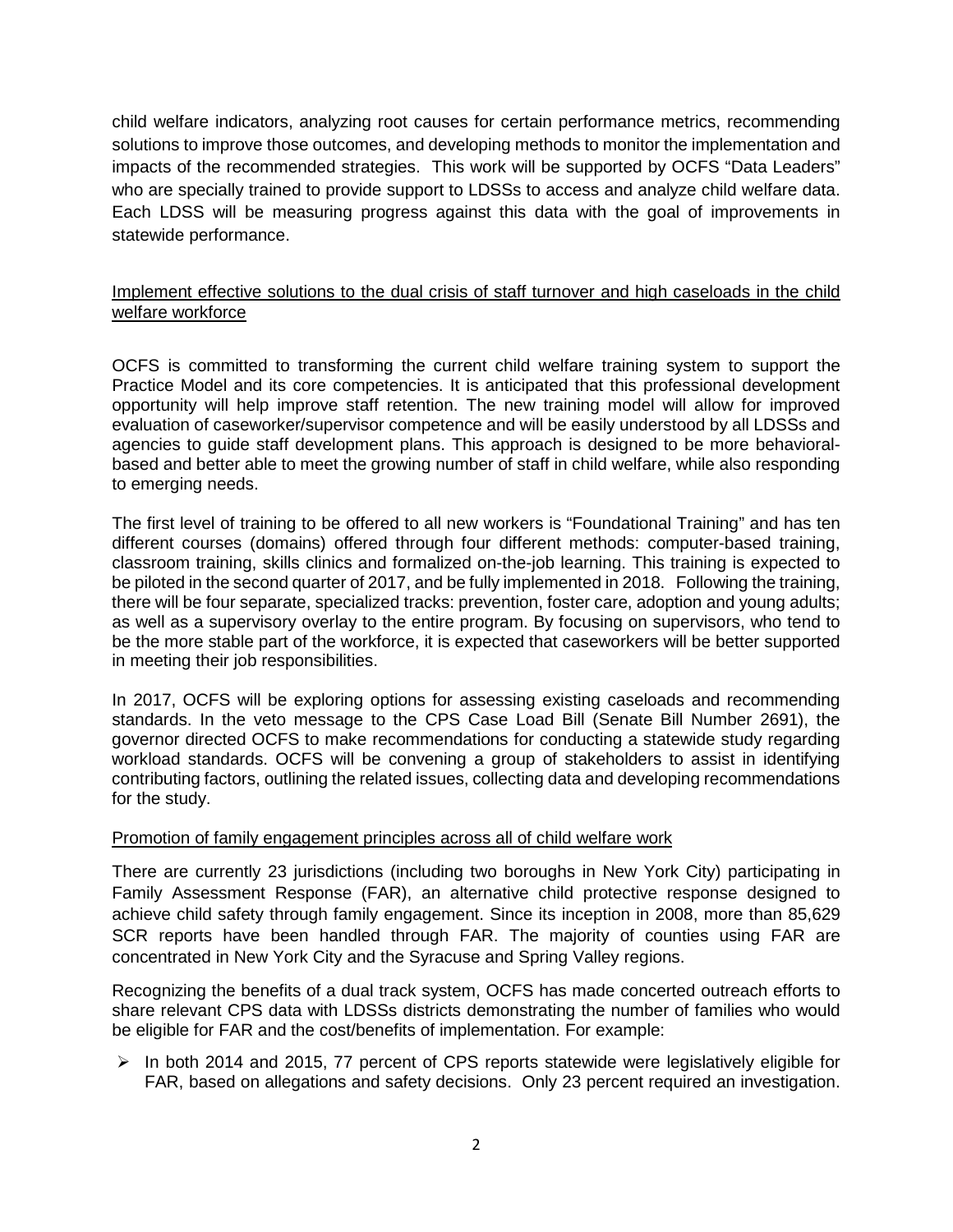The percentage of reports potentially eligible for FAR ranged from 56 to 93 percent across all counties.

- $\triangleright$  FAR-eligible reports that were investigated were almost twice as likely to be unfounded than reports that required an investigation (42 percent vs 78 percent unfounded).
- $\triangleright$  Counties are permitted to have additional eligibility criteria for FAR; just two districts used FAR for more than 50 percent of all familial reports, 13 counties used FAR for between 25 and 50 percent of familial reports and the other eight counties used FAR for fewer than 25 percent of familial reports in 2016.

In September 2017, Butler Institute will begin to be phased out as the FAR training vendor. The Center for the Development of Human Services (CDHS) will assume responsibility for training, technical assistance and coaching staff in counties which practice FAR. In preparation for the transition, CDHS has been co-training with Butler Institute and has hired a project coordinator with extensive FAR expertise. CDHS will be working with OCFS expanding the program and cost/benefits of a two-track approach; and helping additional counties to implement FAR.

In addition to promoting the expansion of the two-track system, OCFS' Practice Model is built on the belief that the most effective way to protect children and promote permanency and well-being is to strengthen families; and the most effective way to strengthen families is through strengthsbased, solution-focused partnerships. To that end, OCFS has developed a training program specifically focused on the "Principles of Partnership" which provides knowledge and skills development to caseworkers that can be used to help strengthen families.

#### Implementation of practices that result in improved outcomes for children in foster care

As part of the Child and Family Services County Plan process, in 2017 each LDSS is required to select at least one permanency outcome from the federal CFSR, fully engage in a robust datadriven needs assessment, and develop and identify targeted strategies designed to positively impact those permanency outcomes. To support this process, OCFS disseminated child-level permanency data to each county including age, gender, race, ethnicity and discharge data. OCFS staff are providing technical and substantive assistance to the LDSSs through their deeper analysis into this data, and to develop targeted strategies for improvement.

In 2016, OCFS provided training to two LDSSs to implement a "Lean" approach to improving permanency outcomes. It is expected that six more LDSSs will be supported in 2017. Lean is a management philosophy and a process re-engineering model, used by world-class companies such as Toyota, to make operations more efficient and effective and to better serve customers. At OCFS, Lean is being used to examine processes, remove obstacles and unnecessary steps, and to deliver more efficient and effective results to children, families and communities.

OCFS is pursuing contracting with Wendy's Wonderful Kids to work directly with counties who have children who are nine years of age and older who have been in care for two or more years and have a goal of adoption. The Wendy's Wonderful Kids program is administered by the Dave Thomas Foundation for Adoption and works to increase adoptions from foster care. The program recruiters employ child-focused, child-specific recruitment activities. Recruiters directly engage youth to explore their attitudes toward adoption and seek their input on prospective adoptive resources. Recruiters conduct an exhaustive search for people with whom the child has had a bond or positive relationship. Seventeen recruiters are proposed to be placed in New York State.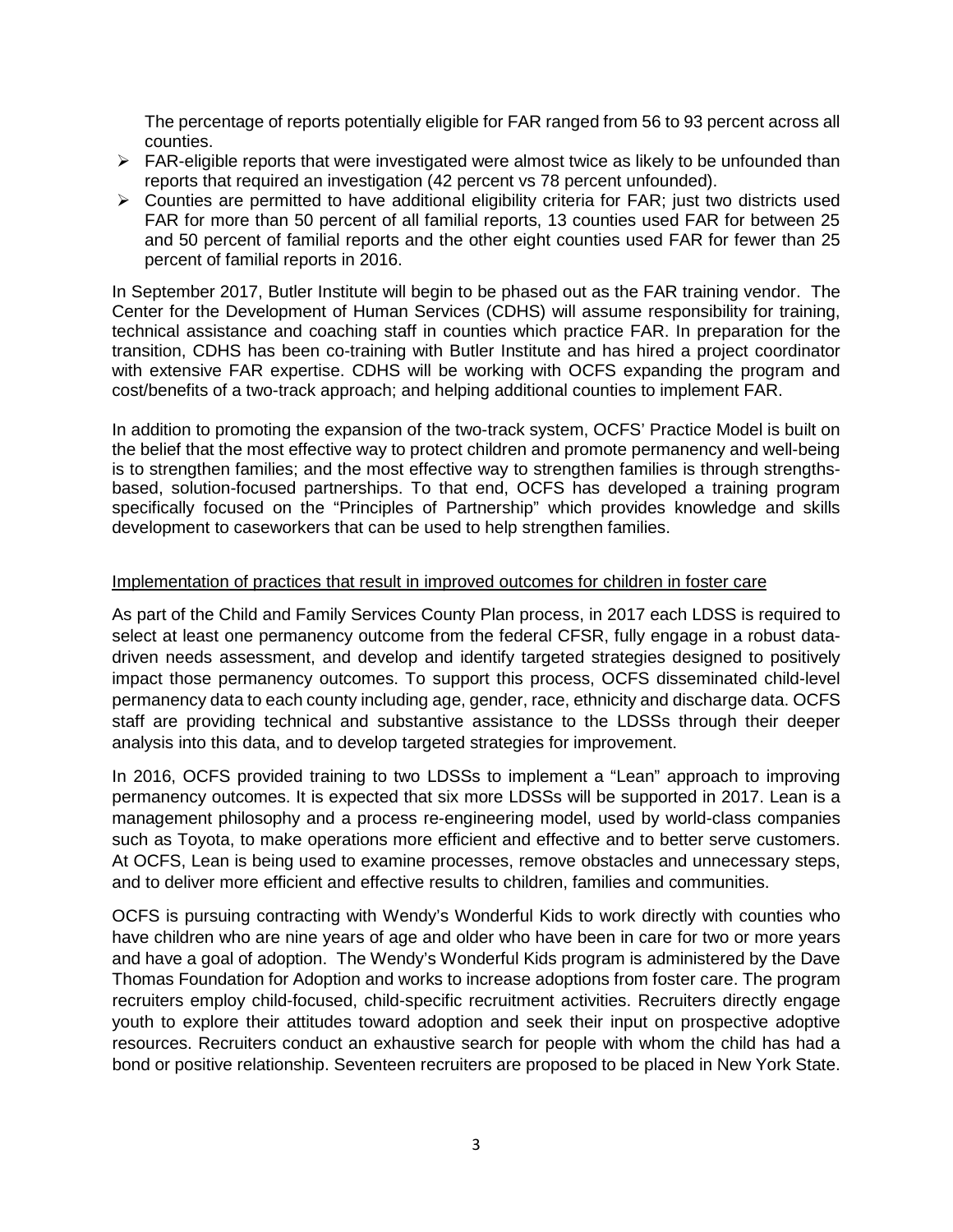OCFS facilitates monthly meetings with the Statewide Implementation Team (SIT) that includes representatives from LDSSs and voluntary authorized agencies who assist in implementing the New York State Child Welfare Practice Model. This past year, the SIT prioritized kinship care as a practice for improving permanency outcomes. Research shows that children in foster care have improved placement stability, higher levels of permanency, and decreased behavior problems when placed with relatives who offer familial and cultural connections.

OCFS and the SIT disseminated a packet of materials to all LDSSs and voluntary authorized agencies to support the use of relative resources. The packet included an executive summary of a caseworker survey conducted by the American Bar Association regarding kinship knowledge and resources, a kinship tip sheet for caseworkers and supervisors, practice recommendations from the SIT, a brochure entitled *"Know Your Options: Kin Care for Children,"* and a more detailed booklet with the same name.

OCFS has also been working with state agency partners to improve outcomes for children in foster care. OCFS has been collaborating with both the New York State Office for People with Developmental Disabilities and the Office of Alcoholism and Substance Abuse Services to develop cross system supports, to review challenges with individual youth, to educate each other about resources available and to develop pathways to services.

OCFS continues to partner with the State Education Department (SED) on child welfare related issues. In 2016, OCFS and SED through a Memorandum of Understanding (MOU), began sharing related to the education of children in foster care. OCFS sends a file of the more than 14,000 school-aged children in foster care and SED returns the students' complete education data. This information is now available to case workers for individual children in their care. This agreement has helped OCFS begin to work with local schools to build supports for this population, to improve performance and increase graduation rates and post-secondary education readiness.

OCFS and the Higher Education Services Corporation (HESC) have collaborated to maximize income-based Tuition Assistance Program (TAP) educational grant awards for youth in foster care. This effort has resulted in an additional \$715,000 in TAP awards provided to current and former foster care youth. The information sharing between OCFS and HESC simplifies the eligibility determination on behalf of the students.

Because of federal changes that broadened benefits eligibility for adoptive families, New York State achieved \$5 million in adoption assistance savings that will be re-invested in programs to support adoptive families and to prevent at-risk children from re-entering the foster care system. The state budget includes authorization for OCFS to re-invest these savings in Permanency Resource Centers (PRCs). PRCs provide post-adoptive and post-guardianship support to adoptive and guardianship families with services such as case management, home visits and crisis intervention, counseling, respite care, educational advocacy, information and referrals. The goal is to help adoptive and post-guardianship families be successful, to keep children in permanent homes and to keep children from re-entering the foster care system.

#### Set and achieve milestones toward New York's child welfare system being trauma-informed

OCFS concurs with the panel's recommendation to infuse the child welfare system with trauma interventions for children in foster care. The Statewide Implementation Team has identified trauma informed services as one of the priorities for improving outcomes. The SIT shared trauma informed tools which are being used in one county and have had a positive impact with families.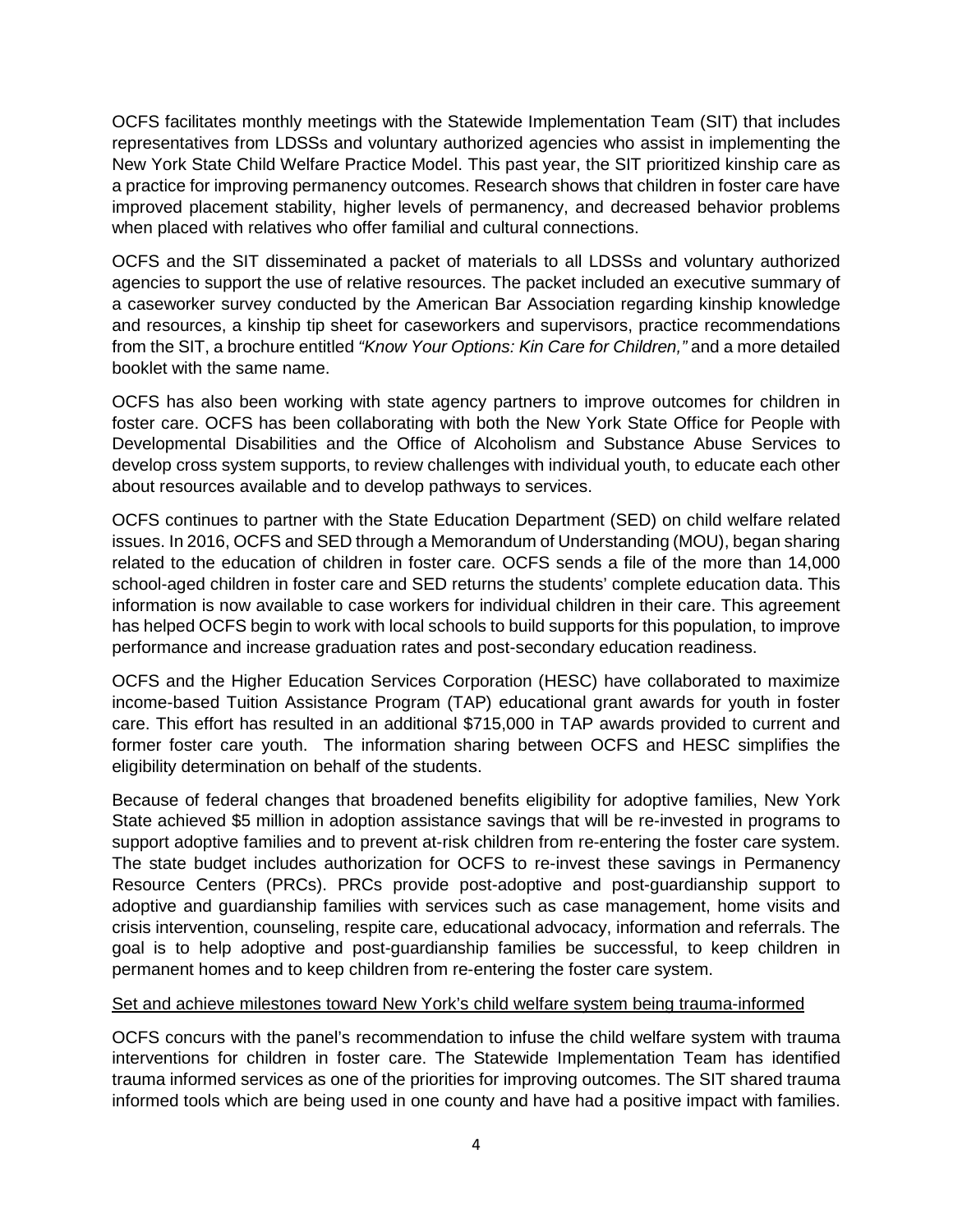The plan is to identify additional resources that can be shared statewide. OCFS offers in-service trauma training to foster and adoptive parents. Recognizing the importance of a trauma informed system, beginning in June 2017, all new workers will receive trauma training as part of the new Foundational Training program. OCFS is exploring additional resources options for infusing trauma-informed supports.

#### **Reduce disproportionate minority representation and promote race equity in the child welfare system**

OCFS has been actively working to address the race equity issues at the state and local levels. OCFS continues to promote the value of convening regionally-based Race Equity Learning Communities (RELCs) that are led or supported by OCFS regional offices. The RELCs are an opportunity to work with cross-system stakeholders to address disparity and disproportionality issues, share data and share promising strategies.

OCFS hosted a two-day conference, "Mindfulness and the Mind Science of Bias," in March, 2017. The conference attracted over 100 participants from across the state including child welfare and juvenile justice representatives. Presenters focused on the human and business case for being more mindful about the work related to racial equity and the research and strategies to overcome implicit bias, racial anxiety and stereotype threat. Current data on county level racial disparities for foster care placement of Black children was presented. OCFS collaborated with several judges in planning the conference and a panel of judges presented their efforts to address the issues related to racial and ethnic disparities from the bench.

OCFS is planning a webinar to present the findings of a review of the Nassau County race equity work with a focus on the report written by the University of Albany School of Social Welfare which reviewed the related work in Nassau and Onondaga counties. The webinar will focus on the blind removal process in Nassau County designed to remove potential bias and reduce racial disparity in out of home placements. The webinar will be open to all child welfare staff throughout the state.

OCFS has been contracting with national consultant Khatib Waheed to convene Racial Equity Learning Exchange (RELE) sessions <sup>™</sup> designed to help OCFS achieve its overall mission by providing context and framing to:

- safely reduce the disproportionate representation of minorities placed and remaining in child welfare;
- safely reduce the overall number of children involved with child welfare; and
- build statewide and county level capacity for child welfare systems to understand and improve how systemic responses to racial, ethnic and cultural differences can contribute to the disproportionate representation and disparate treatment of certain children and families of color.

Mr. Waheed has been facilitating RELE sessions for new staff; and as part of a sustainability plan, has also been training OCFS staff to facilitate and/or present RELE sessions and related work. OCFS is beginning to bring this work to voluntary authorized agencies where staff often struggle with cultural competence issues. OCFS is also working on developing a New York State model of the Race Equity Learning Exchange sessions, with consultant Khatib Waheed as a subject matter expert.